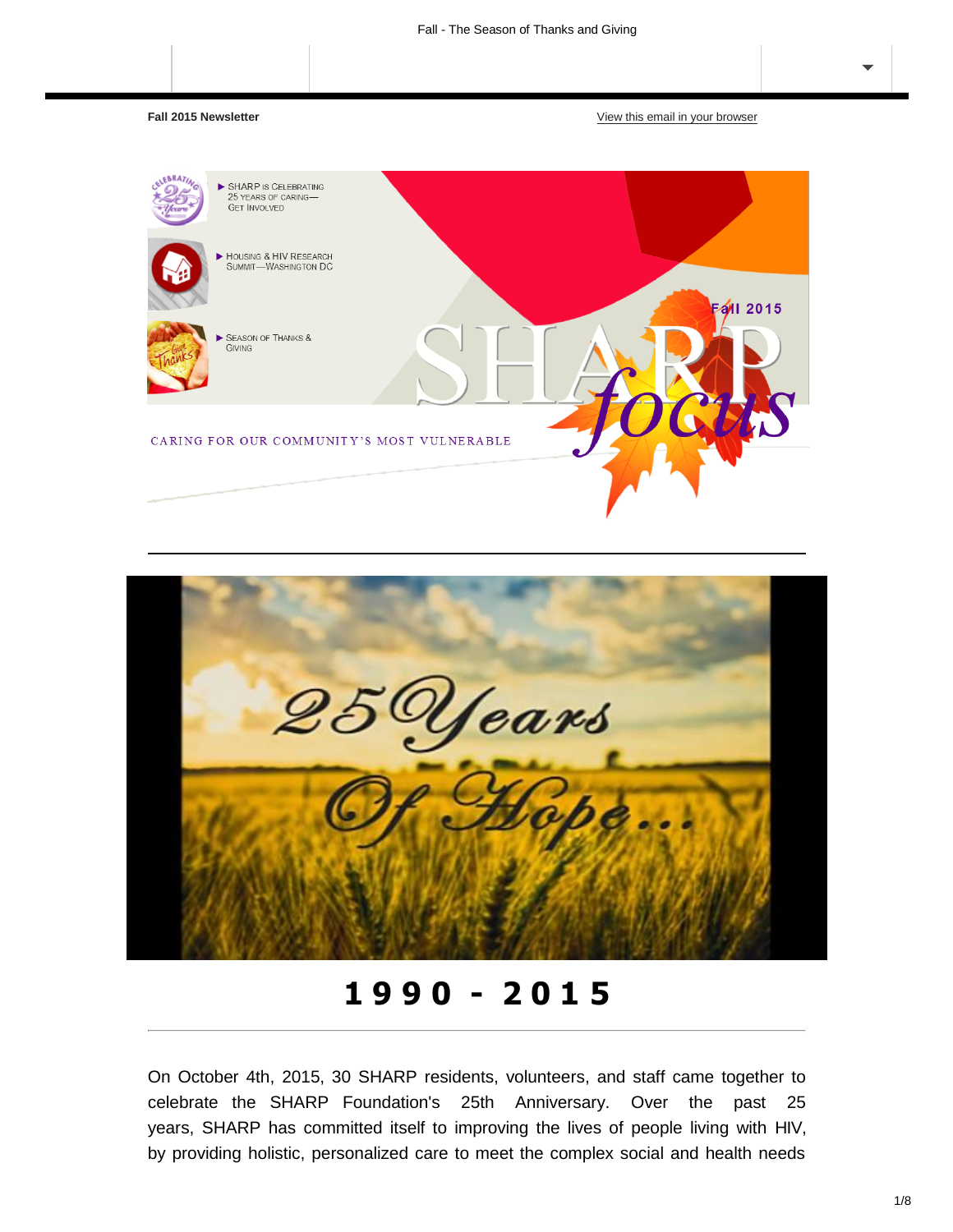[of](http://eepurl.com/bjzMeH) [each and every](https://us10.campaign-archive.com/home/?u=fa3de6d798158d87b94a6fcc5&id=8d2e199861) person we serve.

Back in 1990, Walter Beswick, Don Gallant, Gary Krausher and many friends created the Society Housing AIDS Recovering Persons (SHARP) to provide a safe, compassionate place for people dying of AIDS could live the last days of their lives with dignity. When asked why he started SHARP Walter responded by telling a story of the first person they cared for and saying "*...we lived and loved along with him... in his own room, I repeat, his own room ... he had something of his own until he died. Where can others go?*". With very little money and lots of hard work the Foundation was built; first by caring for people in scattered homes in the inner city and then opening Beswick House in 1993. Care was provided by volunteers 24 hours a day, 7 days a week. Fortunately, people living with HIV can live long, healthy and happy lives due to advancements in HIV therapy. However, SHARP was still needed to help those who had difficulty coping not only with HIV,but many other health and psychosocial issues including homelessness, mental illness, trauma and the persisting stigma. Over the past 10 years, we have quadrupled the number of people and increased the number of options for care. Unfortunately, the number of people wanting or needing our unique care is growing; having few to no other options. Once again we need to ask the question *"where can others go?*" We are already planning a new home (Beswick 2.0), and we will continue to look for innovative solutions until we can get to zero - zero new HIV transmission, zero AIDSrelated deaths, and zero discrimination!

There is lots of work to do, but it is time for us to celebrate! With your support and commitment SHARP has become a truly remarkable 'little' service that is receiving national and international recognition, but more importantly has provided a place that over 400 people have called "home"! Our success comes from the relationships we build with each other and the rest of the community - a real family!

We will be hosting a number of events over the next year and look forward to seeing you there! Thank you for being an important part of the SHARP Foundation!

## Share Your Favourite SHARP Experience for a Chance to Win!

Do you have special memory or experience about SHARP that you would like to share? If so, we want to hear about them! Submit a written or visual piece of work (e.g., painting, drawing, photograph, or both, depicting one of your favourite memories or experiences with The SHARP Foundation for a chance to win!

There will be a first place prize for the best written submission and visual submission.

Deadline for submissions is December 1, 2015 [You may submit your work via email to info@thesharpfoundation.com](mailto:info@thesharpfoundation.com) or in person at our main office: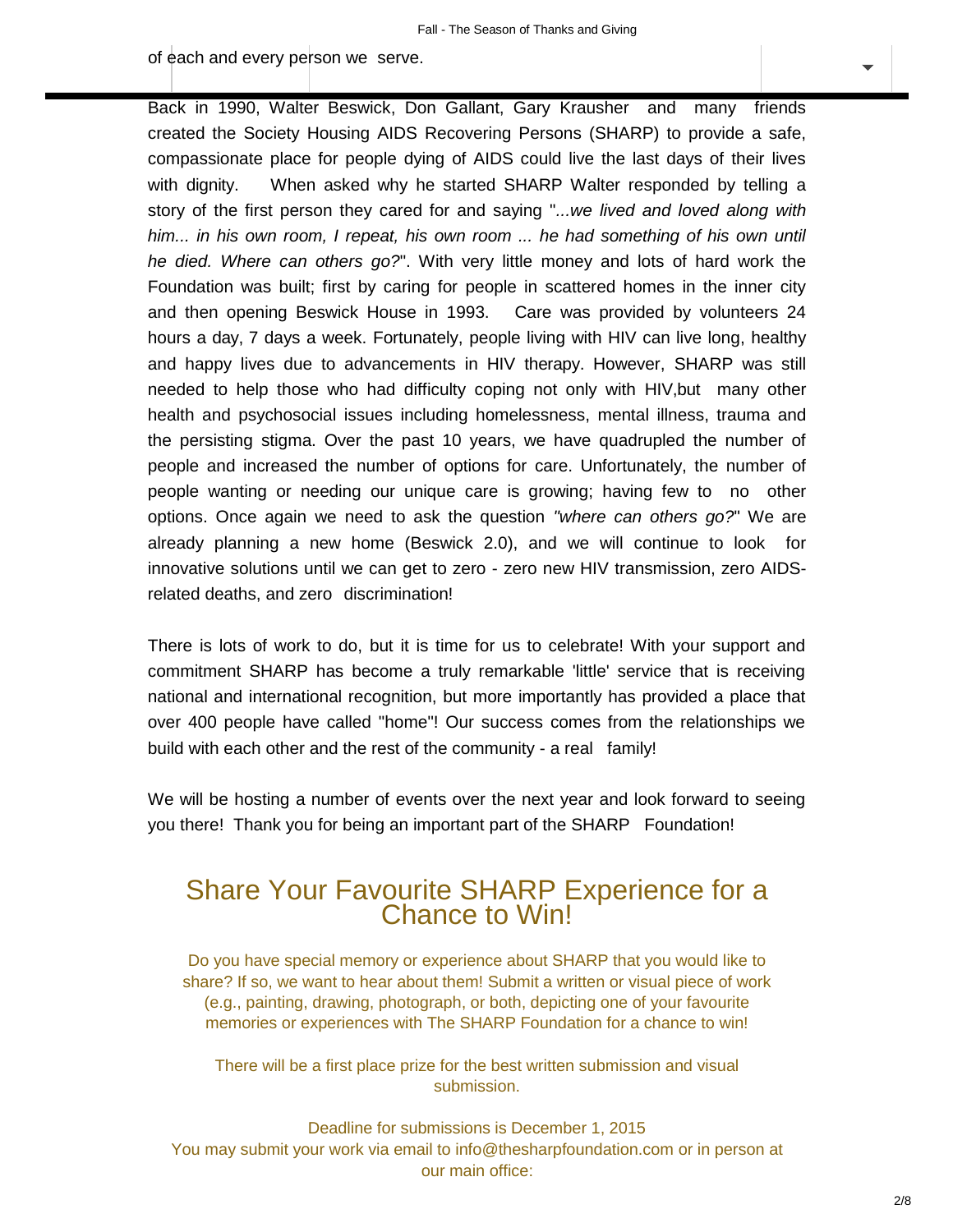A023 5717 2nd Street SW Calgary, AB T2H 0A1

We encourage all submissions to be as creative as you wish to make them! However, we ask that all written submissions be no more than 500 words.

# **SHARP at the 8th Annual North American Housing & HIV/AIDS ResearchSummit**

In September, the SHARP Foundation's Executive Director, Floyd Visser, and Alberta Health Services - Provincial Harm Reduction Supervisor, Barbara Ross, presented on SHARP's eLearning modules, "Caring for Individuals with Complex Health and Social Needs", at the 8th Annual North American Housing & HIV/AIDS Research Summit in Washington, DC. This Summit focused on understanding social drivers of HIV (e.g., social marginalization, incarceration and violence) and how to properly address these issues in order to offset barriers that impede the effectiveness of HIV prevention and treatment programs. Although new HIV treatment and prevention strategies have provided ways to eliminate new infection rates and decrease HIV-related deaths, these efforts continue to be undermined by societies inability to address social and structural factors that continue to drive the HIV epidemic. Research indicates that HIV is largely concentrated in populations that more often than not, are marginalized by poverty, homelessness and substance abuse, while other evidence has shown that effective structural interventions (i.e., housing, proper nutrition, economic education, job training), improve the HIV prevention and treatment program outcomes. Therefore, the main goal of the Summit was to provide a platform for interdisciplinary discussions to be held regarding the importance of acknowledging and addressing the inter-connectedness of various social discourses and ways they contribute HIV epidemics in vulnerable populations.

Barbara and Floyd's presentation focused on the development and implementation of SHARP's eLearning modules as an educational tool for frontline service workers that focuses on addressing the syndemics of HIV in marginalized populations. The overall goal of these learning modules is to provide frontline workers with the information they need to better understand, empathize with, and care for individuals with complex health and social needs. These modules effectively address these discourses by providing the frontline healthcare and human services workforce with new tools and skill set that can properly acknowledge and address the interconnectedness of disease and social conditions, and what needs to be done in order to improve clients ability to access effective HIV treatment and prevention programs. The nature of one's lived experiences often increase their vulnerability, especially for those living with HIV who may be undereducated or live in poverty, as these social discourses often impede individuals ability to adequately access services and programs that increase their well-being. Therefore, it is important to understand the complexity of the social conditions an individual is subject to and how this may inadvertently affect how they engage in HIV prevention and treatment programs. Failure to do so results in reduced success rates and effectiveness of HIV prevention and treatment programs.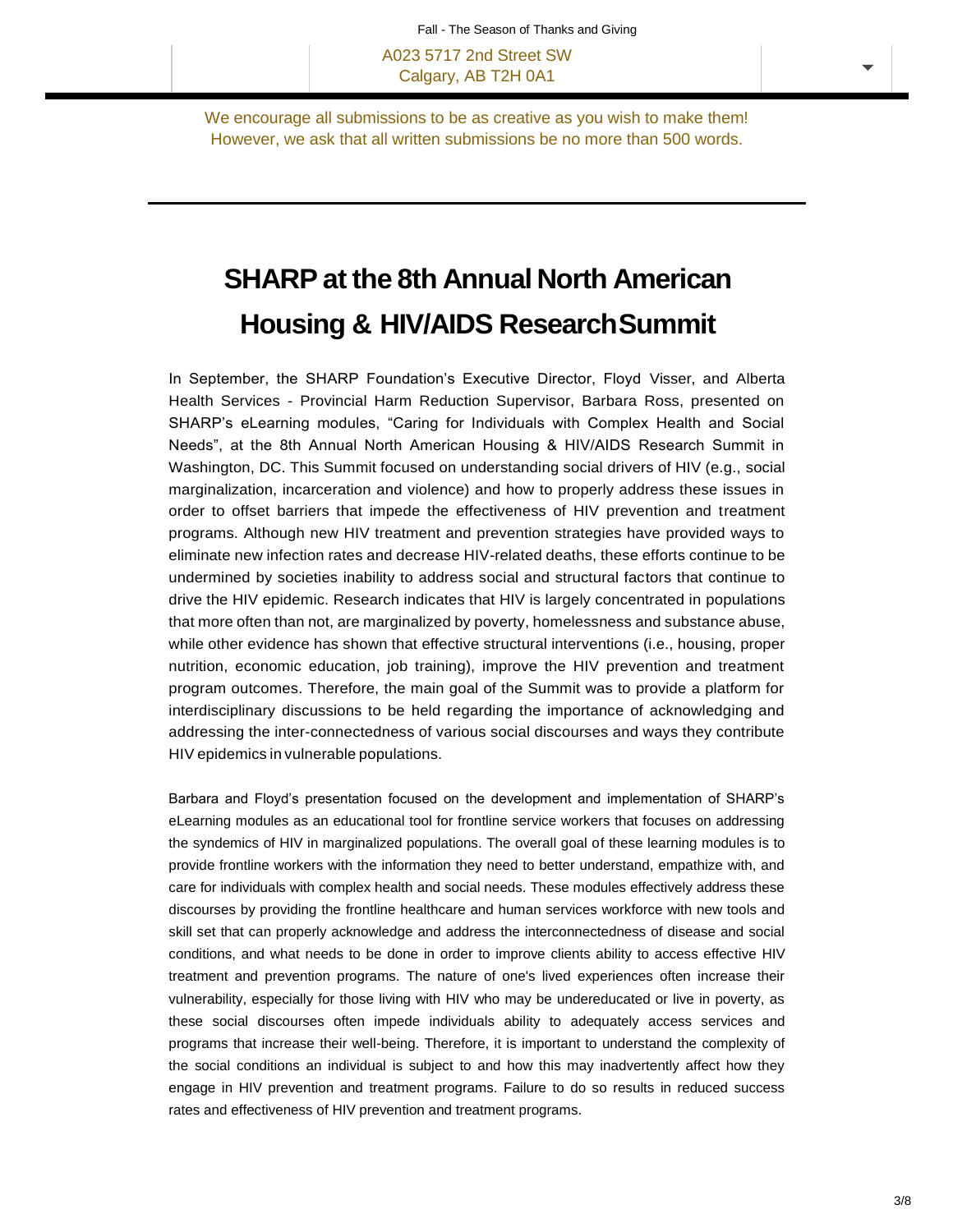*["HIV is only a piece](https://us10.campaign-archive.com/home/?u=fa3de6d798158d87b94a6fcc5&id=8d2e199861) of an individual's identity, there are greater societal discourses that contribute to HIV". - Floyd Visser*

SHARP looks forward to seeing similar jurisdictions apply these eLearning modules into their care practices and how they can reform ways frontline service workers engage with social drivers that limit the effectiveness of HIV prevention and treatment strategies.

### **Outdoors with SHARP**

**SHARP residents enjoyed a two day camping trip to Kananaskis at the end of August. Those who participated in the trip were excited to share about their experiences:**

*"It was a wonderful and healthy place, I enjoyed the mountains and the view. It was good for my mind, very refreshing."*

*"It was neat-o man, I loved everything about it. I liked when we went for a ride to the upper falls. Loved the freedom and how free it made me feel."*



*"When we got there we went exploring it was really gorgeous and so beautiful, and accessible for everyone. The hike to the waterfall was awesome … really awesome. We expected to see more wildlife than chipmunks, but I didn't really care because we were there. We made smores, sat by the campfire and did crafts and activities. Families from the other cabins came to visit with us too; they were awesome and very pleasant. So was the staff there. I would take my family there if I could! Thank you SHARP, volunteers and staff, you were great! I can't wait to go back next year."*

**We would like to extend our thanks and appreciation to our wonderful volunteers who made this trip possible! Thank you!**

# **2015 Calgary Pride Parade**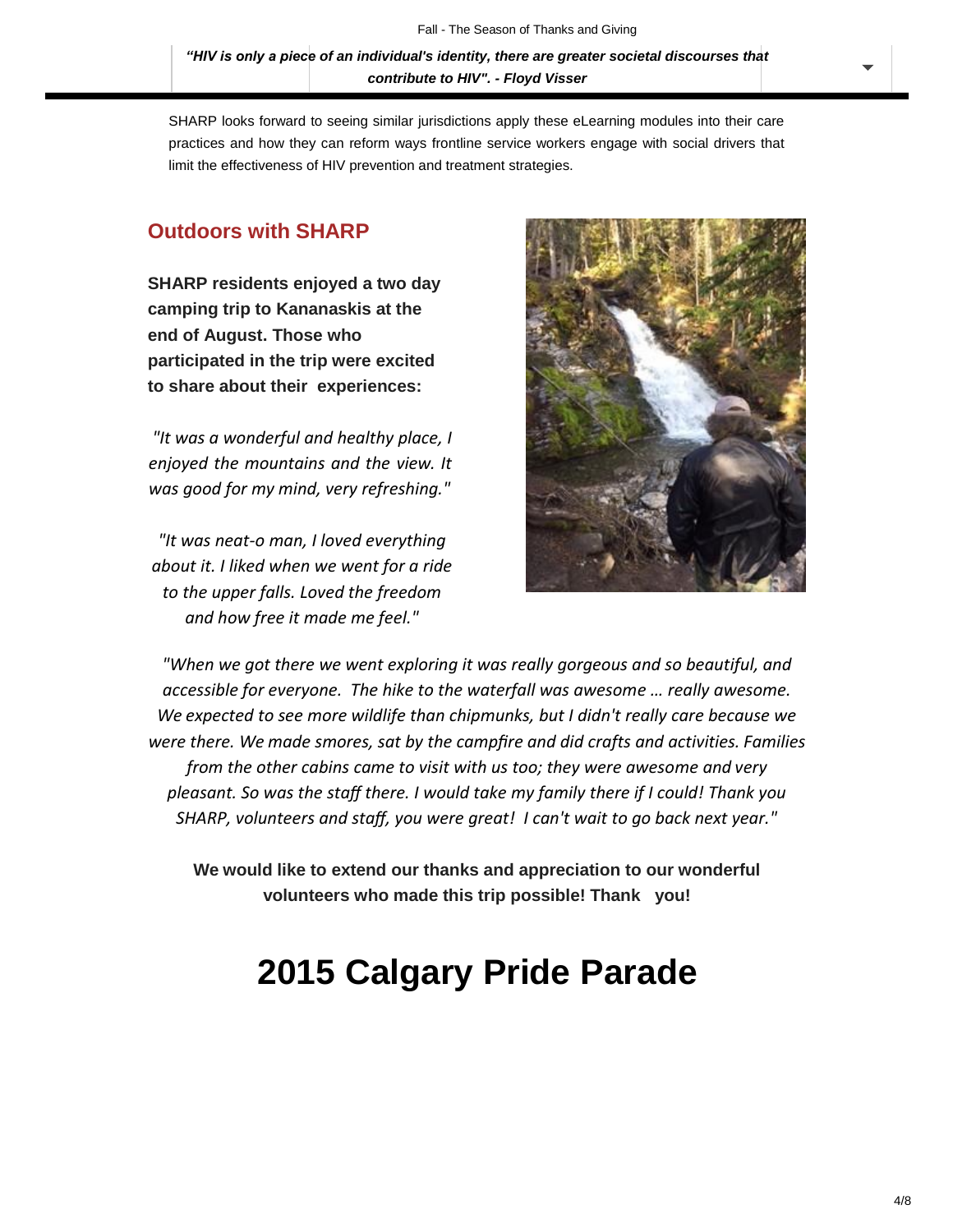

On September 7<sup>th</sup>, SHARP participated in the 25<sup>th</sup> Annual Calgary Pride Parade. Over the years, Calgary's Pride Parade has flourished, and attendance has increased dramatically. It was projected that this year Pride Parade hosted 60,000 people!

SHARP's annual Pride Parade after party, Deep Roots, went off without a hitch, and a total of \$2,900 was raised! Thank you to all those who came down to support SHARP, especially to those who donated their time to make the event a success!

A special thanks goes out to **Broken City** for offering their space and time to host our event and **Mystare**, **Saint Asia Divine and friends** for providing five-star entertainment for the evening.

# **The Season of Thanks and Giving**

#### **Dear Supporters,**

The SHARP Foundation would like to take a moment to give thanks to those who have supported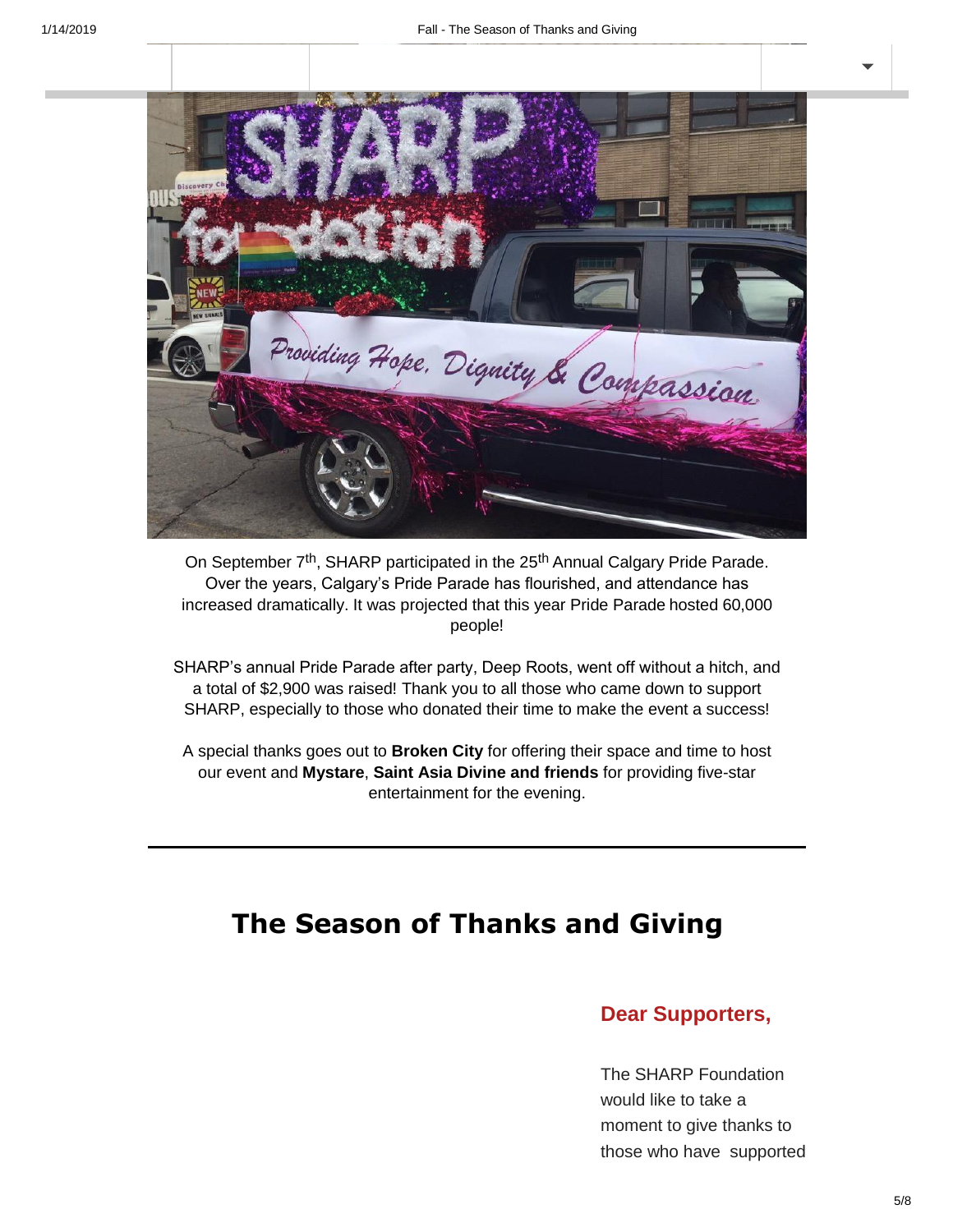

the lives of those living with HIV.

us over the years and who have helped us improve

Thanks to your donations, we have been able to help those living with or affected by HIV by providing them with the services and supports needed to improve their health and well-being.

Your financial support is important to us, equally as important is time donated volunteering with SHARP clients and staff. The SHARP Foundation is forever grateful for the compassion, kindness and support that has been extended to us. From the bottom of our hearts, thank you.

Yours Truly, The SHARP Foundation

*"At times, our own light goes out and is rekindled by a spark from another person. Each of us has cause to think with deep gratitude of those who have lighted the flame within us." - Albert Schweitzer*

## **What We Do**

### **Volunteer**

The Calgary-based SHARP Foundation was established in 1990 with a vision to provide quality client-focused care and secure housing for the community's most vulnerable persons living with HIV. Since then, the

Of course your time is one of your most valuable assets, especially to The SHARP Foundation! SHARP is always looking for helping hands who are interested in donating their time and skills. There are several volunteer opportunities available for those who are interested in joining the SHARP team.

If you are interested in volunteering with us, please contact us at 403.272.2912 or email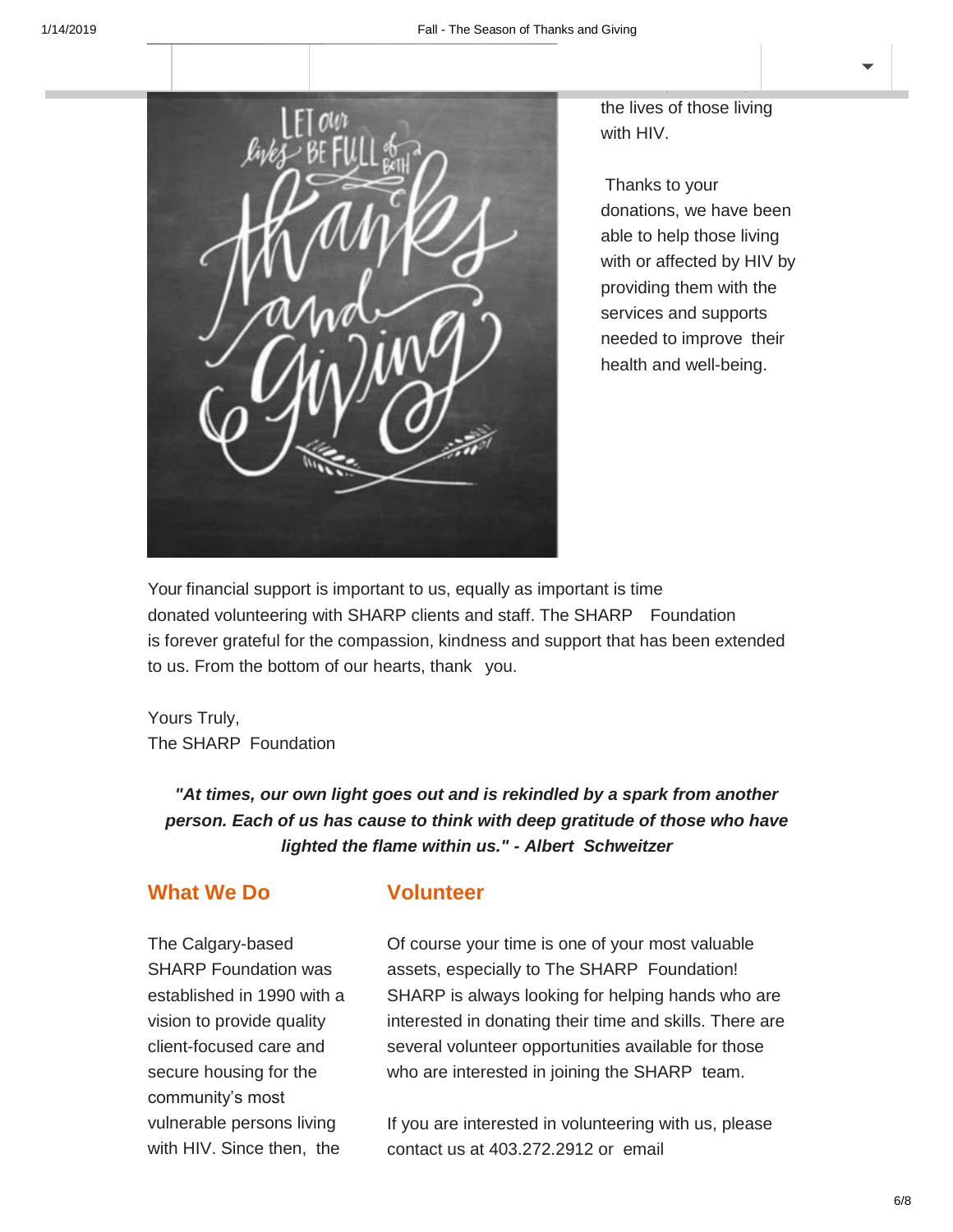#### Foundation's [work](https://us10.campaign-archive.com/home/?u=fa3de6d798158d87b94a6fcc5&id=8d2e199861) has [n.steinback@thesharpfoundation.com.](mailto:n.steinback@thesharpfoundation.com)

grown [to address the](https://us10.campaign-archive.com/home/?u=fa3de6d798158d87b94a6fcc5&id=8d2e199861) needs of almost forty clients in five facilities that provide everything from intensive long-term care, to providing independent living environments. Our facilities and support services represent a full spectrum of care – addressing the physical, medical, psycho-social and spiritual needs of Calgary's most vulnerable. We provide this to our clients for up to 1/18th of the cost of acute hospital care.



# **DONATE**

Did you know that you can donate to SHARP through the United Way? If your workplace participates in an annual or ongoing campaign where funds are directed to the United Way, you can designate your dollars to SHARP by quoting our Charitable Registration Number (897948436RR0001) in Section 2, Option C on the form your employer provides. The SHARP Foundation is not a recipient of direct United Way funding.

There are many other ways to give to SHARP as well! To make a monetary contribution, visit [Canada Helps](http://www.canadahelps.org/) or contact us directly.